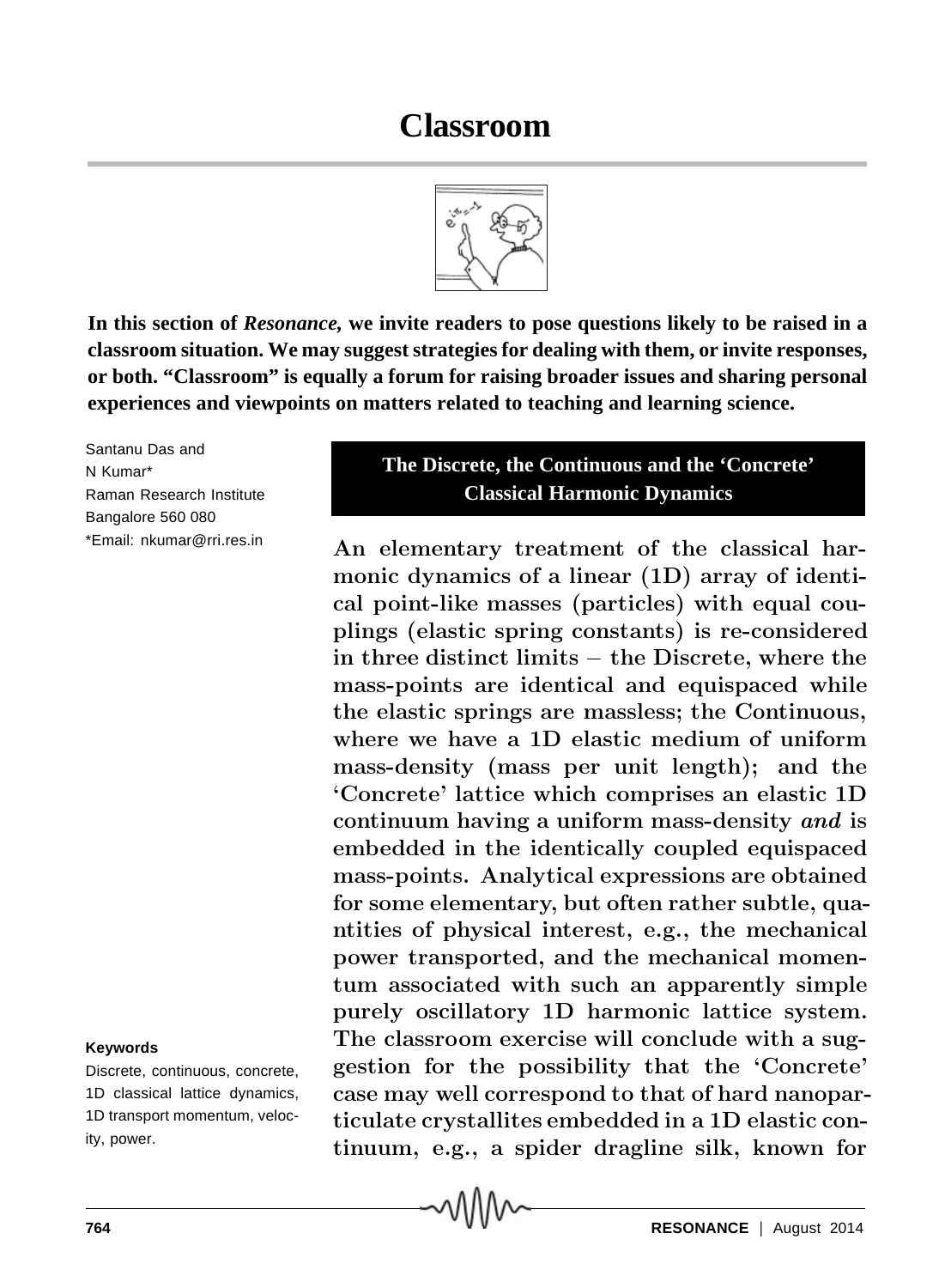**its exceptionally fast vibrational-energy transport, which is in fact comparable to that of diamond! This should hopefully provide a motivating thought for the curious among the young readers of** *Resonance***.**

# **1. Introduction: The Physical Problem**

It is well known that an inertial mass (*m*), disturbed weakly from its state of classical-mechanical equilibrium (the ground state), will perform a phased oscillatory motion of small amplitude about its equilibrium position. This undamped oscillation describes its harmonic dynamics. Such a motion is characterized generally by a coupling constant  $k$  (stiffness), a circular frequency  $\omega$  corresponding to its time period  $(T = 2\pi/\omega)$ , and an amplitude A (real) of its oscillations. This in turn determines the associated oscillator energy (kinetic K and potential U), with the total energy  $(K + U)$  remaining constant in time *−* a conserved quantity for the dynamical system (without any friction). This simple harmonic oscillator model can be extended to a rich class of dynamical systems, now subsumed under Lattice Dynamics *−* a fascinating chapter in classical solid state physics. The purpose of this Classroom exercise is to introduce certain basic ideas of lattice dynamics with a minimum of jargon. We will in particular define and describe three distinct cases that may conveniently be named as the Discrete ('Dis-crete'), the Continuous ('Con-tinuous'), and somewhat unconventionally, as the 'Concrete' ('Con-crete')! A central, rather subtle issue will be to resolve as to if, and when such a purely oscillatory mechanical-wave motion can transport power (energy transported per unit time) across an arbitrarily chosen lattice point/site,  $n$  say, and have a linear mechanical momentum associated with it.

### **2. The Discrete Case**

Let us begin with the discrete case of a  $1D$  N-site

We will in particular define and describe three distinct cases that may conveniently be named as the Discrete (`Dis-crete'), the Continuous (`Continuous'), and somewhat unconventionally, as the `Concrete' (`Concrete')!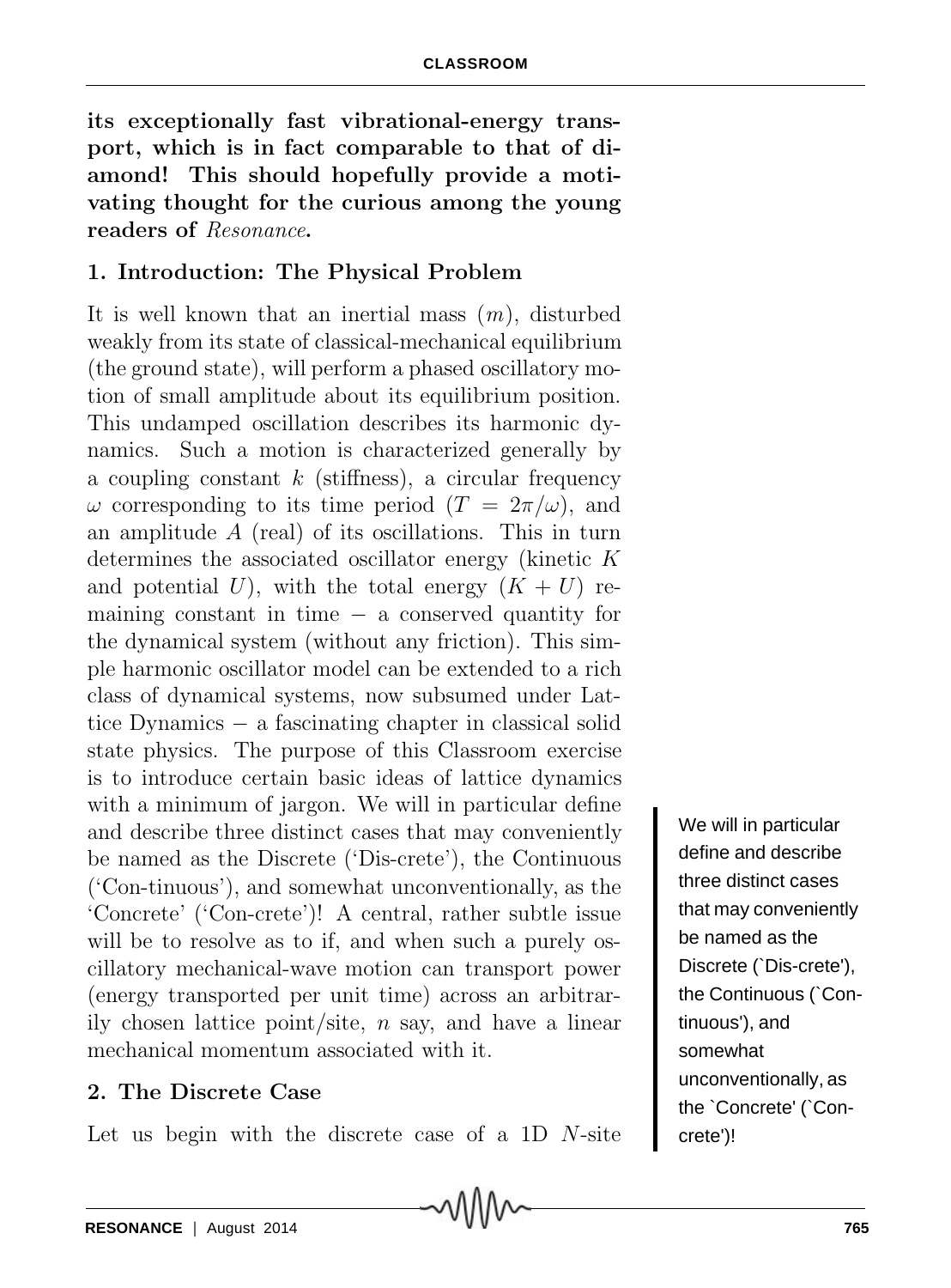**Figure 1.** 1D *N*-site lattice of total mass *Nm* coupled by massless harmonic springs, of spring constant '*k*' with spring length (lattice constant) '*a*', and subjected to the periodic boundary condition, i.e., site *N* is identified with a site 0, making it effectively a closed string of coupled mass-points. Let *N* >> 1 (essentially infinite) so that the mass-point motion is almost tangential to the closed string, though this is really not necessary. We will be considering only the longitudinal motion of the masspoints.



harmonic lattice of equal point-masses coupled by identical nearest-neighbour springs of relaxed length (lattice constant) 'a', as indicated in *Figure* 1

It should be noted that the lattice points here merely label the points/sites on the x-axis, say, when the coupled mass-points are in the ground state *− the masspoints are not physically pinned on any rigid substrate*. Also, while the particles carry mass (i.e., they are *masspoints*), the inter-particle elastic couplings (springs) are massless *−* and hence the interactions between the neighbouring mass-points are instantaneous, i.e., there is no time delay involved here.

The simple harmonic equation of motion for the lattice system then becomes

$$
m\frac{d^2u_n(t)}{dt^2} = -k(2u_n(t) - u_{n+1}(t) - u_{n-1}(t)), \qquad (1)
$$

where  $u_n(t)$  is the displacement of the *n*th mass-point from its initial (equilibrium) position at site  $n; m$  is its mass; and  $k$  is the spring constant coupling the nearestneighbours. (Note that we will often write just u*<sup>n</sup>* for  $u_n(t)$  when there is no possibility of confusion).

Equation (1) follows simply from the well-known classical mechanical Lagrangian

$$
L \equiv K - U \equiv \sum_{n} \frac{1}{2} m \left( \frac{\mathrm{d}u_n(t)}{\mathrm{d}t} \right)^2
$$

$$
-\sum_{n} \frac{1}{2} k (u_n(t) - u_{n-1}(t))^2, \tag{2}
$$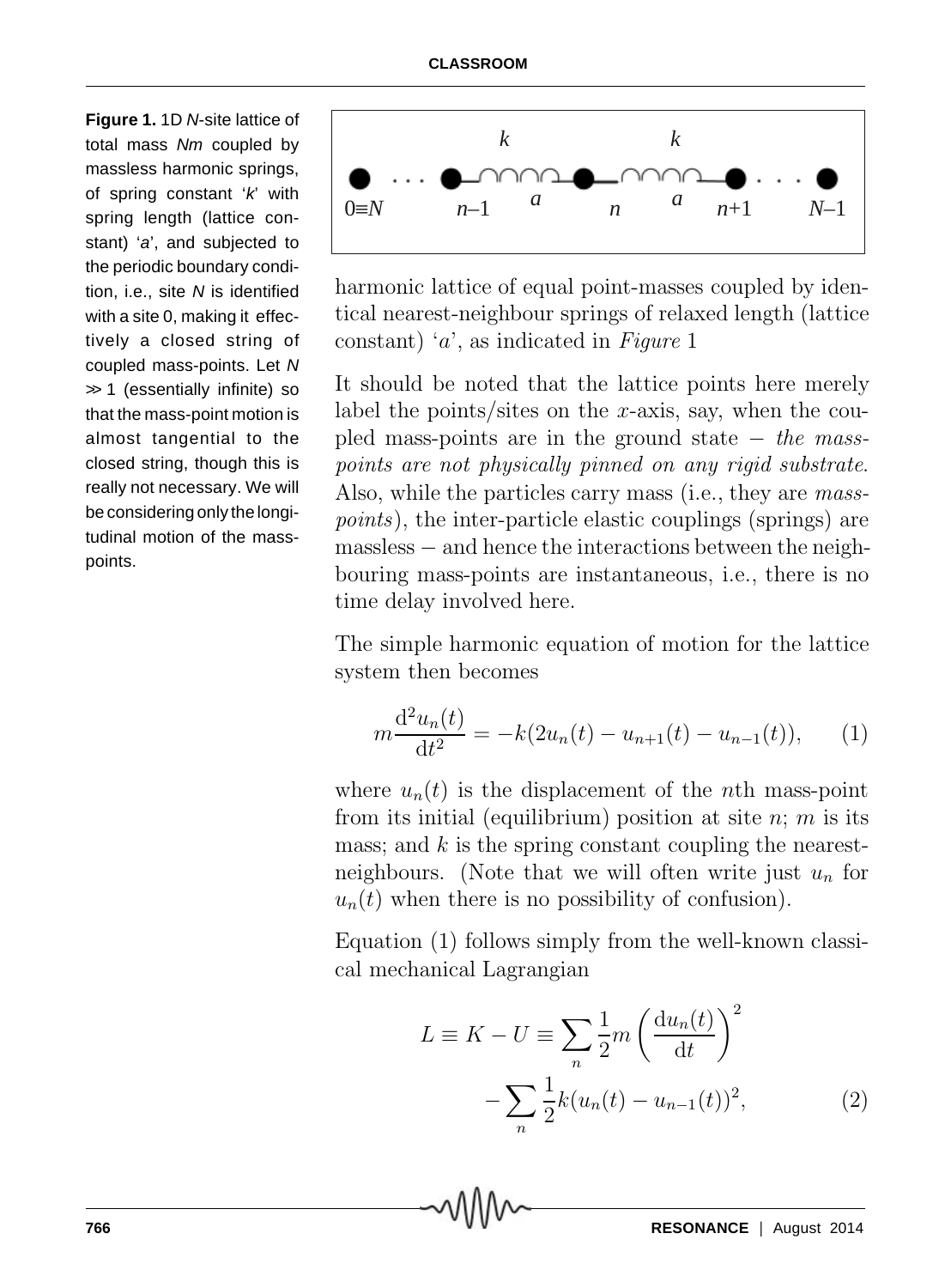where  $K$  is the total kinetic energy and  $U$  is the total potential energy for the harmonically coupled system. The corresponding Lagrangian equation of motion

$$
\frac{\mathrm{d}}{\mathrm{d}t} \left( \frac{\partial L}{\partial \dot{u}_n} \right) - \frac{\partial L}{\partial u_n} = 0,\tag{3}
$$

then gives at once our *equation of motion* (1) as displayed above. The overhead dot in  $\dot{u}_n$  denotes the time derivative.

Here one is tempted to conclude that the *total mechanical momentum* carried by our N-site periodic system must add up to *zero* inasmuch as every mass-point executes a phased classical simple-harmonic motion which is periodic in time and the lattice space. But, as we will presently show, this is *not* the case in general *−* indeed, there is a net *mechanical momentum* carried by the uniform motion of the *centre-of-mass* of the whole dynamical system, over and above the purely oscillatory motion naturally expected otherwise. Section 2 is basically concerned with this somewhat subtle effect of there being a non-zero translatory displacive velocity of the centre-of-mass for an apparently purely oscillatory simple-harmonic motion of mass-points of the effectively infinite lattice above!

In order to clearly see that this indeed is the case, we have to solve our starting linear differential equation (1). To this end, let us apply an impulsive force  $= I \delta_{n0} \delta(t)$ at site  $n = 0$ , directed to the right, say. (Here, I is the total impulse applied). Now, introduce the time-Laplace transform

$$
\mathcal{L}u_n(t) \equiv \int_0^\infty e^{-st} u_n(t) dt \equiv \tilde{u}_n(s), \tag{4}
$$

together with the spatial Lattice (discrete) Fourier transform

$$
\mathcal{F}u_n(t) \equiv \sum_0^{N-1} u_n(t)e^{iqn} \equiv \bar{u}_q(t) \tag{5}
$$

Section 2 is basically concerned with this somewhat subtle effect of there being a non-zero translatory displacive velocity of the centre-of-mass for an apparently purely oscillatory simpleharmonic motion of mass-points of the effectively infinite lattice above!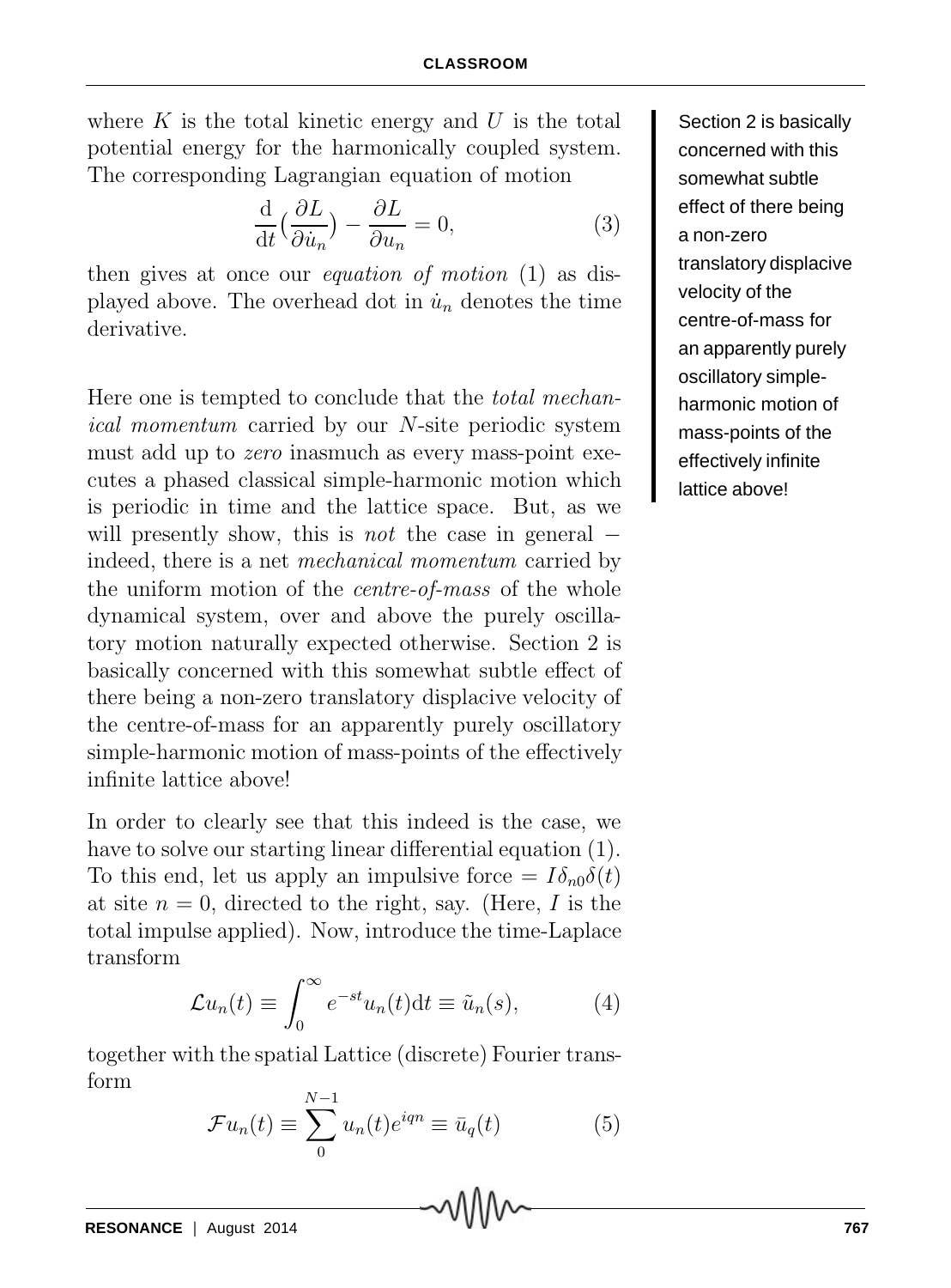and solve quite straightforwardly the resulting algebraic equation for  $\mathcal{LF}(u_n(t)) \equiv \tilde{u}_q(s)$ , giving

$$
\mathcal{LF}(u_n(t)) = \frac{I}{m(s^2 + 4\omega^2 \sin^2 q/2)} \equiv \bar{\tilde{u}}_q \ (s), \quad \text{(6)}
$$

where  $I$  in the numerator is the impulse applied at the left end of the periodic lattice  $0 \leq n \leq N-1$ , and  $\omega \equiv \sqrt{k/m}$ . The notations  $\mathcal{L}, \mathcal{F}$ , and  $\mathcal{LF}$ , respectively, denote the Laplace, the Fourier, and the Laplace-Fourier transforms. The overhead symbol  $\simeq$  denotes  $\mathcal{LF}(u_n(t))$ . This notation is obvious from the context above. Here, we have used the initial-value theorem for the Laplace transform of time-derivative of the wave amplitude  $u_n(t)$ , namely,  $\mathcal{L}u_n(t) = s\tilde{u}_n(s) - u_n(0)$ . Also, the variable q is the usual wavevector with  $-\pi/a \leq q \leq$  $\pi/a$  for the periodic boundary condition assumed here. The lattice constant a will be set equal to unity.

Now, the Laplace-Fourier transform in (6) is readily inverted to yield

$$
u_n(t) = \frac{1}{N} \sum_{q} \left( \frac{I}{2m\omega \sin q/2} \right) (\sin(2\omega t \sin q/2)) e^{-iqn},\tag{7}
$$

giving the quantity of interest, namely the total mechanical momentum

$$
m\sum_{0}^{N-1} \dot{u}_{n}(t)
$$
  
=  $\frac{m}{N} \sum_{n} \left( \frac{I}{2m\omega \sin q/2} \right) \sin(2\omega t \sin q/2) e^{-iqn}$   
\equiv I (8)

for the given impulse  $I(> 0)$  applied rightward on the lattice.

Thus, our final solution implies that the lattice as a whole is being displaced (it *slides*) at a constant rightward velocity  $V_0 = I/Nm$  in response to the impulse I.

Under an impulsive force, a discrete 1D classical harmonic lattice of mass-points with mass-less elastic couplings can deive a persistent displacive velocity for periodic boundary conditions.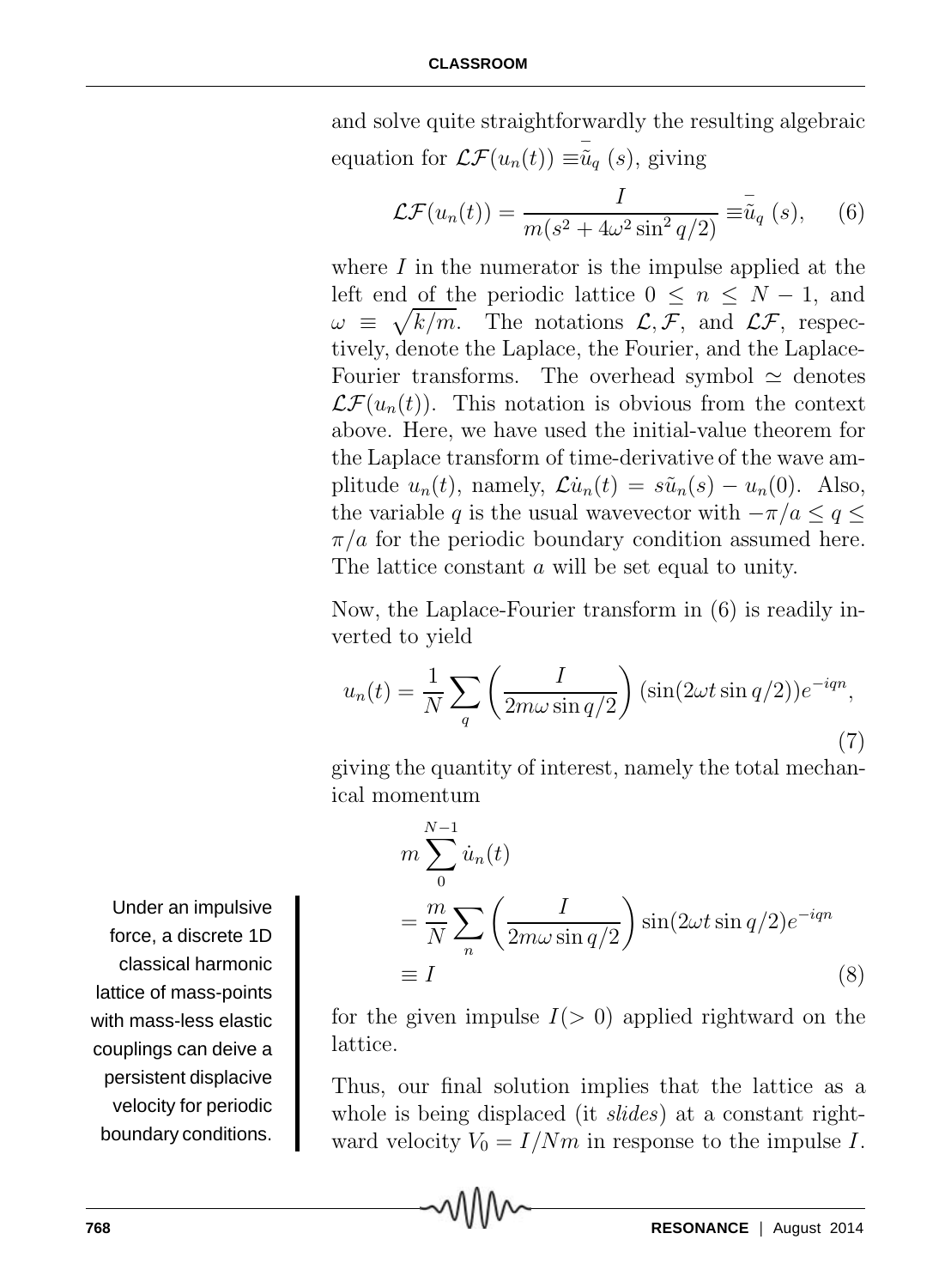There is *no* net mechanical momentum associated with the *sinusoidally oscillating harmonic lattice*!

In order to fully appreciate this point, consider a lattice system of just two mass-points ('beads') as having been kicked by an impulsive force (of impulse  $I$ ) applied rightward at the first mass-point. (The kick may be imparted, e.g., by a speeding nucleus!). This problem has the well-known elementary solution *−* namely, a uniformly displacive (translating) centre-of-mass velocity, and an oscillatory relative motion of the two masspoints about their centre-of-mass, and thus *carrying no net mechanical momentum by themselves*. (Incidentally, this oscillatory motion is what is referred to as the *'normal mode*'.

Next, one may ask a related question of some physical interest, namely how a discrete infinitely long harmonic lattice with the periodic sinusoidal motion can at all transport a *net non-zero mechanical power*? The answer to this question, however, turns out to be quite straightforward. Here, for the discrete lattice dynamics described by equation (1), the mechanical power (energy transported per unit time) at time t *across a site*, n say, towards its right is given by

$$
P_n(t) = k(u_{n-1}(t) - u_n(t)) \times \text{the velocity } \left(\frac{\partial u_n(t)}{\partial t}\right).
$$
\n(9a)

Now, for the running sinusoidal wave in question here, we have the displacement  $u_n(t) = A \sin(\Omega t - n\phi)$ , where  $u_n(t)$  satisfies the equation following from (1), namely

$$
-m\Omega^2 A \cos(\Omega t - n\phi) = -kA[2\cos(\Omega t - n\phi) - \cos(\Omega t - (n+1)\phi) - \cos(\Omega t - (n-1)\phi), (9b)
$$

where  $\sqrt{k/m} = \omega$  is the circular frequency for the spring constant k and the point-mass m, and  $\phi =$  the phase advance over a lattice spacing (lattice constant  $a'$ ), chosen to be unity here. The associated wave-mode frequency

In order to fully appreciate this point, consider a lattice system of just two mass-points (`beads') as having been kicked by an impulsive force (of impulse \$I\$) applied rightward at the first mass-point.

A discrete 1D harmonic periodic lattice of mass-points with massless elastic couplings can transport mechanical power across an arbitrarily chosen lattiice point, without transporting matter through the system.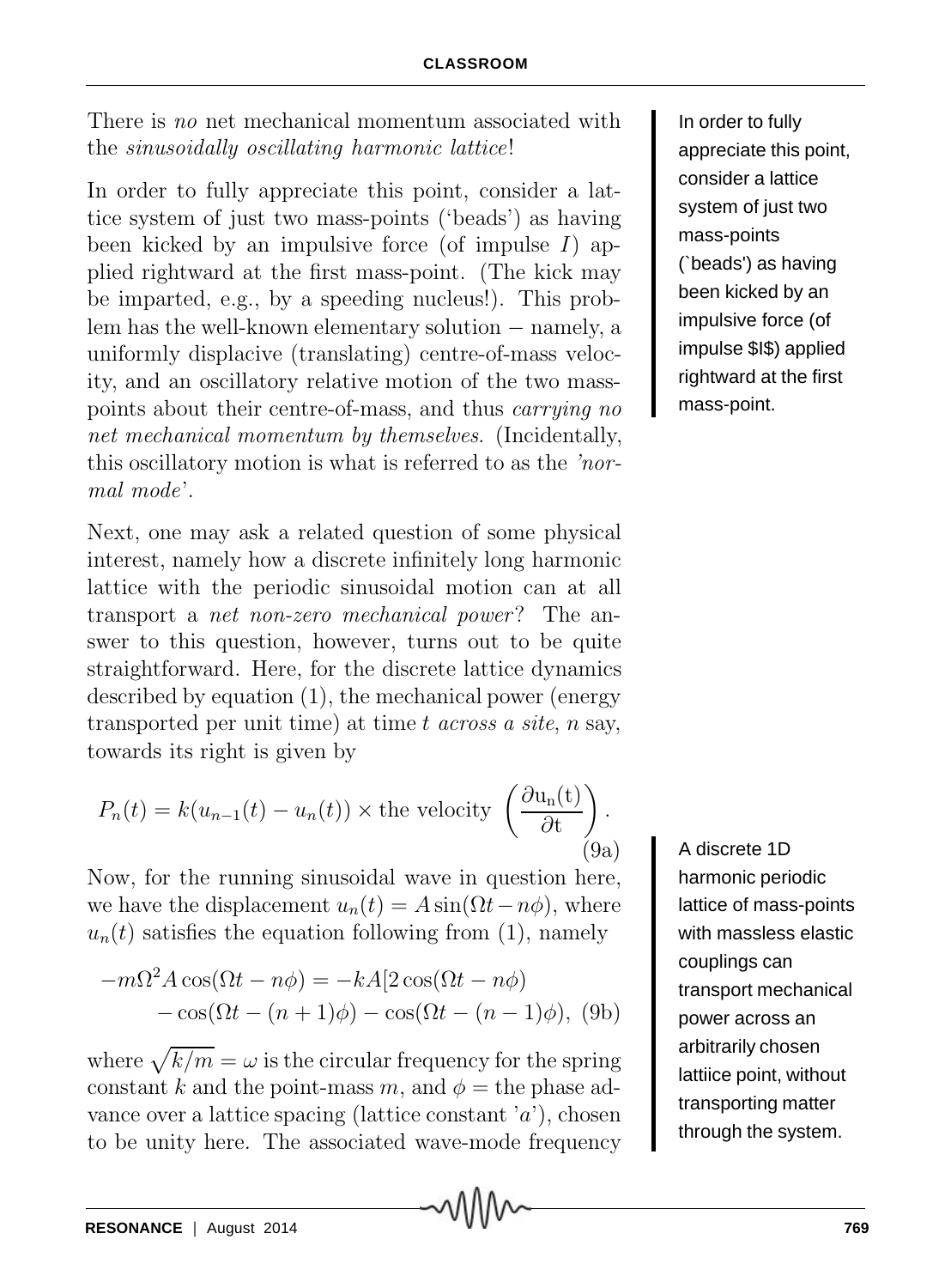$\Omega$  is readily determined from (9b) as

$$
\Omega = 2\omega \mid \sin \phi/2 \mid . \tag{9c}
$$

All one has to do now is to substitute (9b) and (9c) in the basic (9a), obtaining

$$
\langle P_n(t) \rangle = -A^2 \Omega \langle [\cos(\Omega t - (n-1)\phi) - \cos(\Omega t - n\phi)]
$$
  
 
$$
\times \sin(\Omega t - n\phi) \rangle
$$
  
= 
$$
-A^2 \Omega \langle [\cos(\Omega t - n\phi) \cos \phi - \sin(\Omega t - n\phi) \sin \phi
$$
  

$$
- \cos(\Omega t - n\phi)] \times \sin(\Omega t - n\phi) \rangle
$$
  
= 
$$
A^2 \omega \mid \sin \phi/2 \mid \times \sin \phi \neq 0, \text{ in general,} \qquad (10)
$$

where we have made use of the orthogonality  $\langle \cos(\Omega t$  $n\phi$ )·sin( $\Omega t - n\phi$ ) = 0, and the normalization  $\langle \sin^2(\Omega t - \phi) \rangle$  $n\phi$ ) = 1/2 for the time-average. Also, we have substituted for  $\Omega$  from (9c). Following convention, we may write for the phase advance (per lattice constant)  $\phi \equiv$ qa, with  $-\pi < qa < \pi$  being the familiar first-Brillouin zone (I-BZ), with the zone boundary *±*π for the 1D system considered here.

*Hence, there is indeed a non-zero time-averaged mechanical power transported across any site 'n' on the infinite 1D lattice*. For the wavevector q greater/less than zero, the wave clearly propagates to the right/left. The power transport is readily seen to vanish, both at  $qa = 0$  and  $qa = \pm \pi$ , the I-BZ boundaries. Equation (10) is one of the main results of Section 1.

We now turn to the case of the continuous 1D elastic medium with a uniformly distributed mass-density per unit length. The question now is, if and how can such a 1D system transport non-zero power and mechanical momentum. Again, only the longitudinal displacement waves will be considered. (It may be recalled that for an infinitely long 1D system, boundary conditions essentially become irrelevant. Indeed, one may always resort to the periodic boundary condition, or effectively, concentrate only on the region far from the distant ends of the 1D system).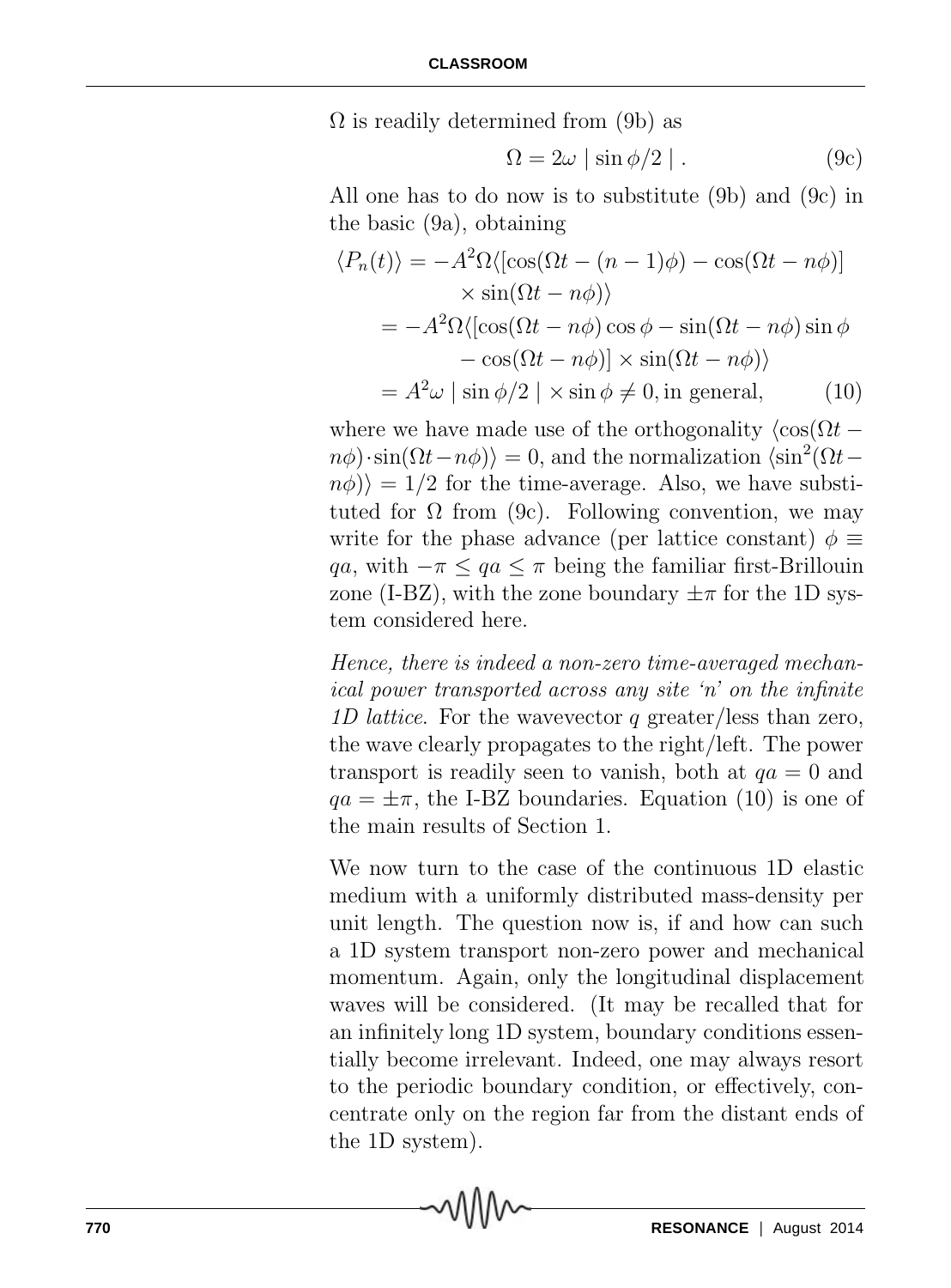# **3. The Continuous Case**

This is rather subtle. The harmonic motion of a 1D elastic medium may, of course, be expected to give the well-known wave equation

$$
\frac{\partial^2 u(x,t)}{\partial t^2} = v^2 \frac{\partial^2 u(x,t)}{\partial x^2},\tag{11}
$$

where  $u(x, t)$  is the longitudinal displacement at the space-time point  $(x, t)$ , and v is the velocity of the wave along the x-axis with  $v^2 = Y/\mu$ . Here Y is Young's modulus (= force/extension) and  $\mu$  is the linear mass density (i.e., mass per unit length).

Wave equation (11) follows readily from the Lagrangian density *L* for the 1D elastic medium

$$
\mathcal{L} = \frac{1}{2} \left[ \mu \left( \frac{\mathrm{d}u(x,t)}{\mathrm{d}t} \right)^2 - Y \left( \frac{\mathrm{d}u(x,t)}{\mathrm{d}x} \right)^2 \right] \tag{12}
$$

and the associated Lagrangian equation of motion

$$
\frac{\mathrm{d}}{\mathrm{d}t}\left(\frac{\partial \mathcal{L}}{\partial\left(\frac{\mathrm{d}u(x,t)}{\mathrm{d}t}\right)}\right) + \frac{\mathrm{d}}{\mathrm{d}x}\left(\frac{\partial \mathcal{L}}{\partial\left(\frac{\mathrm{d}u(x,t)}{\mathrm{d}x}\right)}\right) = 0,\qquad(13)
$$

giving the linear equation (4) with a sinusoidal runningwave solution

$$
u(x,t) = A\sin q(x - vt). \tag{14}
$$

This equation is often also re-written as  $u(x, t) = A \sin$  $(qx-\Omega t)$ , where  $\Omega$  is the circular frequency corresponding to the wavevector  $q$ . Here,  $\vec{A}$  is the wave amplitude, and it is real. Clearly,  $v > 0$  implies a wave propagating in the positive x-direction.

Following are some of the notable features of this longitudinal wave motion in the 1D elastic continuum. It causes locally an oscillatory longitudinal displacement. The phase  $(\Omega t - qx)$  of the wave varies linearly in x A 1D elastic medium of finite mass per unit length (linear density) can sustain a longitudinal wave motion, without transporting matter and energy through the system.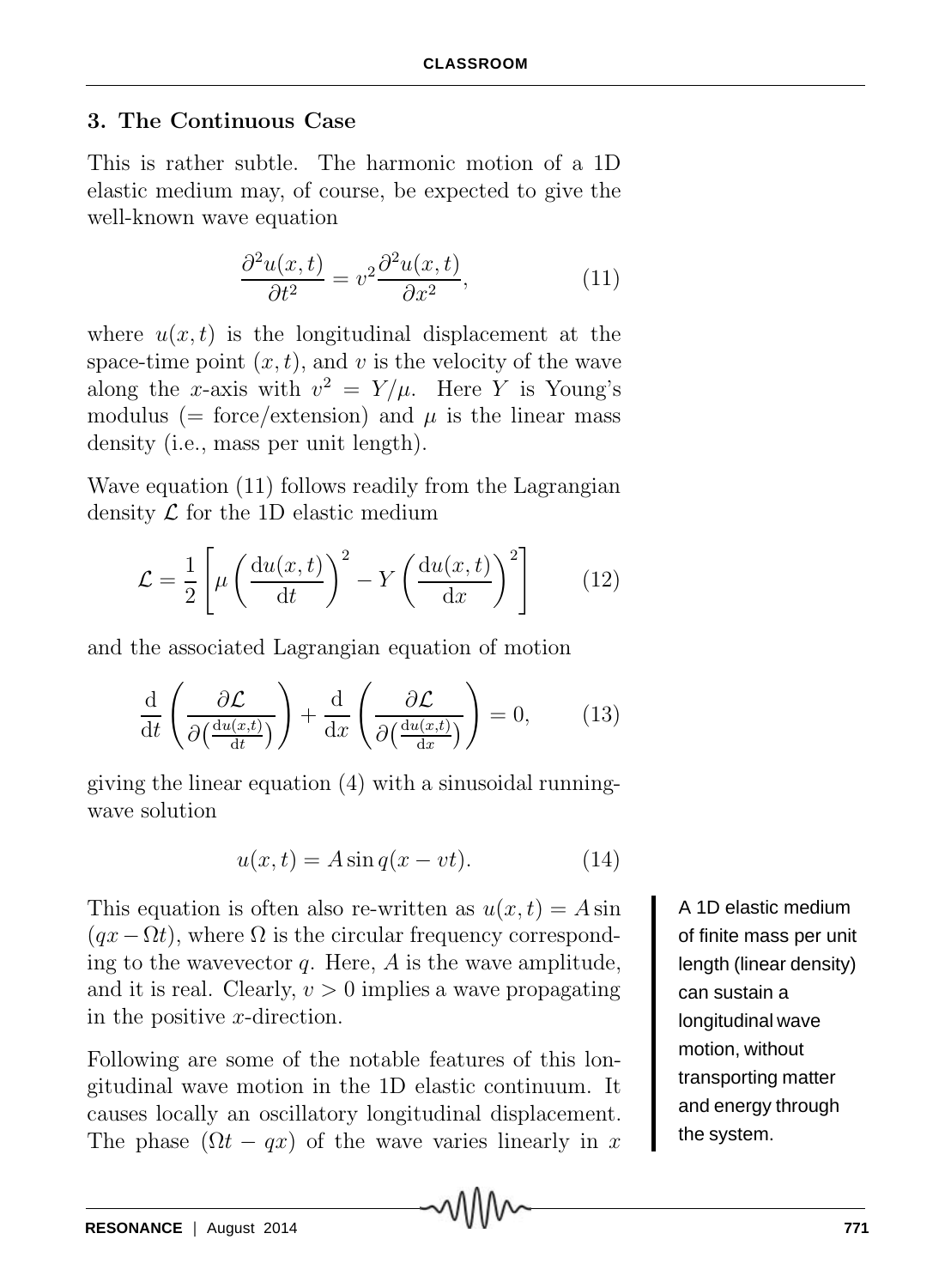There is a fundamental difference between the discrete and the continuous 1D systems. Implicit in the discrete lattice dynamics is the assumption that the displacement amplitude is always smaller than the lattice spacing '*a*'. and t. Associated with this, there are periodic fluctuations in the local mass-density (per unit length) *without* transport of matter or mechanical momentum over any finite distance. Here we have, however, a fluctuation of the energy density (kinetic as well as potential) which is periodic in space–time.

Very importantly, there is *no* transport of mechanical energy associated with this wave *−* hence often referred to as a phase-wave. One may attempt to draw an analogy with our earlier treatment following equation (9c) for the discrete-lattice case *in the limit of the lattice constant 'a' tending to zero*. This is, however, misleading. There is a fundamental difference between the discrete and the continuous 1D systems. Implicit in the discrete lattice dynamics is the assumption that the displacement amplitude is always smaller than the lattice spacing  $a'$ . (Of course, the mass-points are not pinned to the lattice sites). This is clearly violated in the case of the continuum. Thus, equation (9c) for the discrete lattice case becomes *invalid* in the case of the continuum considered in the present section.

As an aside, one may, however, consider the case of a *1D gaseous systems*, e.g., a gas of molecules confined in an infinitely long but *very narrow* tube, allowing almost free motion along the tube. This can, e.g., sustain a longitudinal sound wave of roughly 1D character. But then, this is a different system altogether, and we will not consider it any further.

# **4. The 'Concrete' (Continuous-Discrete) Case**

Finally, we turn to the Continuous-Discrete ('Concrete') case. Here the continuous *elastic* 1D medium providing the inter-particle restoring force (stiffness) has a uniform *non-zero* mass density (mass per unit length), and the periodically distributed discrete point-like particles (mass-points) embedded in this elastic continuum too carry non-zero mass. This poses a relatively hard pro-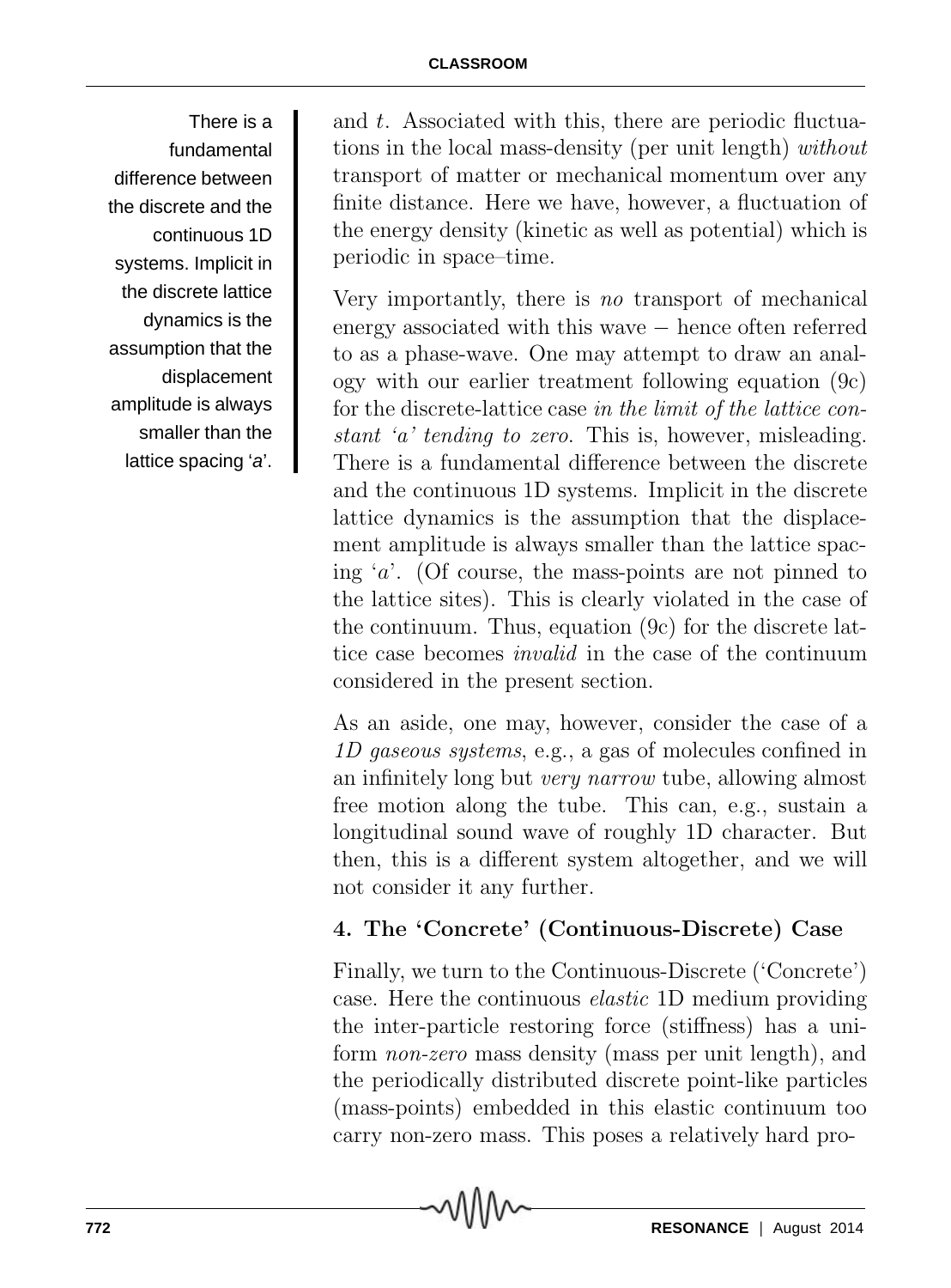#### **CLASSROOM**

blem, compared to the one considered earlier in Section 1. There, the mass-less elastic spring exerted instantaneously-acting restoring force on the nearest-neighbouring mass-points. Here, in sharp contrast to that, the interaction between the two neighbouring mass-points is *mediated* by a wave propagating at a finite speed along the intervening elastic medium having non-zero mass per unit length. (In fact, the boundaries between the neighbouring mass-points and the intervening elastic medium *also* move). Such a system of mass-points coupled through the elastic 'mass-full' medium is qualitatively different from the cases discussed earlier. The problem is, however, well posed. It is indeed challenging. Here, however, we shall not attempt to solve this problem *−* it is posed here as an interesting Classroom exercise for the students. By way of added motivation, however, we would merely like to point out here a physically realizable analogue of this problem which is of considerable current scientific interest, namely that of a certain spider dragline silk with hard nanoparticulate crystallites embedded in the elastic fibre. This so-called dragline silk acts here as the elastic 1D medium, while the nanoparticulate crystallites act as the mass-points embedded periodically in it. This 'concrete' harmonic system can be readily modelled in terms of the usual three basic parameters *−* the linear mass density (mass per unit length) of the elastic dragline silk, its elastic constant (Young's modulus), and the mean spacing between the neighbouring mass-points (the crystallites here).

This spider dragline silk is well known to exhibit some extraordinary physical properties, e.g., its vibrationalenergy transport (lattice thermal conductivity) turns out to be comparable to that of diamond, and may in fact even exceed it! This, therefore, seems to be a remarkable example of a 'concrete' conductor. Admittedly, the real spider dragline silk is a highly complex A nanoparticulate system of 1D periodic lattice off mass-points with nearest-neighbour couplings through an elastic medium of non-zero mass per unit length can transport energy, without transporting matter. The spider drafline silk would be a notable example.

This spider dragline silk is well known to exhibit some extraordinary physical properties, e.g., its vibrationalenergy transport (lattice thermal conductivity) turns out to be comparable to that of diamond, and may in fact even exceed it!